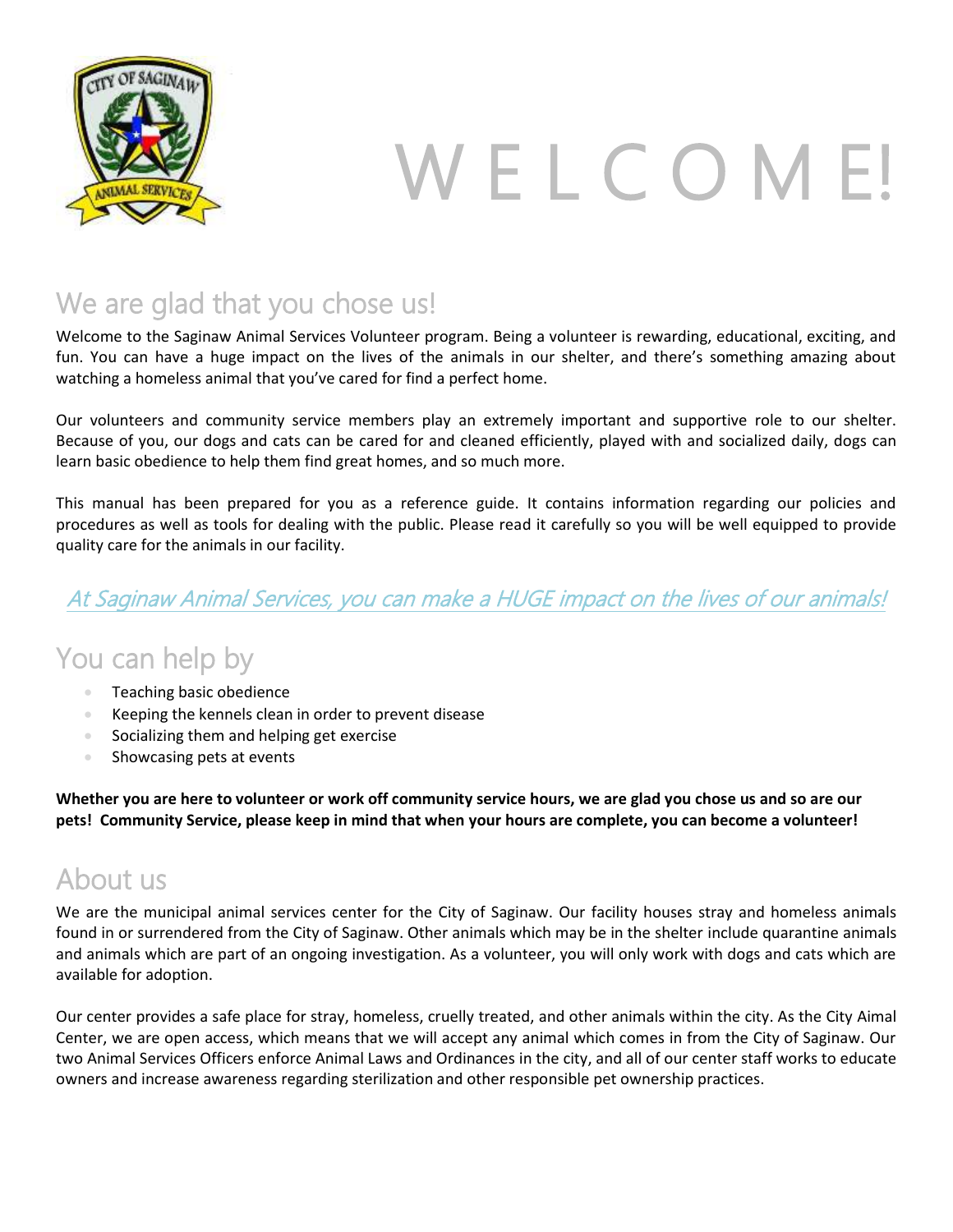# Animal Intake

When Animals Come into our shelter there are 5 steps that are immediately taken:

- 1. **Quick physical check of the animal** checking teeth to get an age estimate, check for fleas, ticks, and injuries
- 2. **Scanned for a microchip** if there is no chip we hold for 72 hours. If there is a chip we will hold the animal for 7 days
- 3. **Photo is taken** uploaded to our Facebook page, city website, and onto the kennel card
- 4. **Animal is vaccinated** we only vaccinate dogs for Distemper/Parvo and Bordetella. They also get a dewormer
- 5. **Kennel card is made** this contains information on the animal--- where he was picked up, estimated age, gender, available date, etc.

Dogs and cats come into the shelter for a variety of reasons:

- Stray animals picked up by officers
- **Stray animals brought in by citizens**
- Animals surrendered by their owners
- Animals involved in a bite or attack
- Animals on a courtesy hold
- Animals which are part of an investigation
- Wildlife
- Deceased animals

### **Housing**

í.

 $\overline{\phantom{0}}$ 

Our animals are held in 3 separate locations at our location:

# Adoptable

These dogs have either been held the 72 hour minimum stray hold or were surrendered by their owners. These dogs will all have kennel cards as well and are able to be walked.

# **Quarantine**

This area is located in the back of the shelter and holds dogs that are on "stray hold", under rabies quarantine, part of an ongoing investigation, are aggressive, or pregnant/ nursing mothers. **These animals are not available for walks, baths, or to be petted.**

### **Cattery**

Stray domestic and Adoptable cats are held in here. **Stray cats will have a lock on their cage and should not be touched by volunteers or the public.** Every animal will have a kennel cards attached to their cage, a litter box, food, water, newspaper lined cage, and a blanket.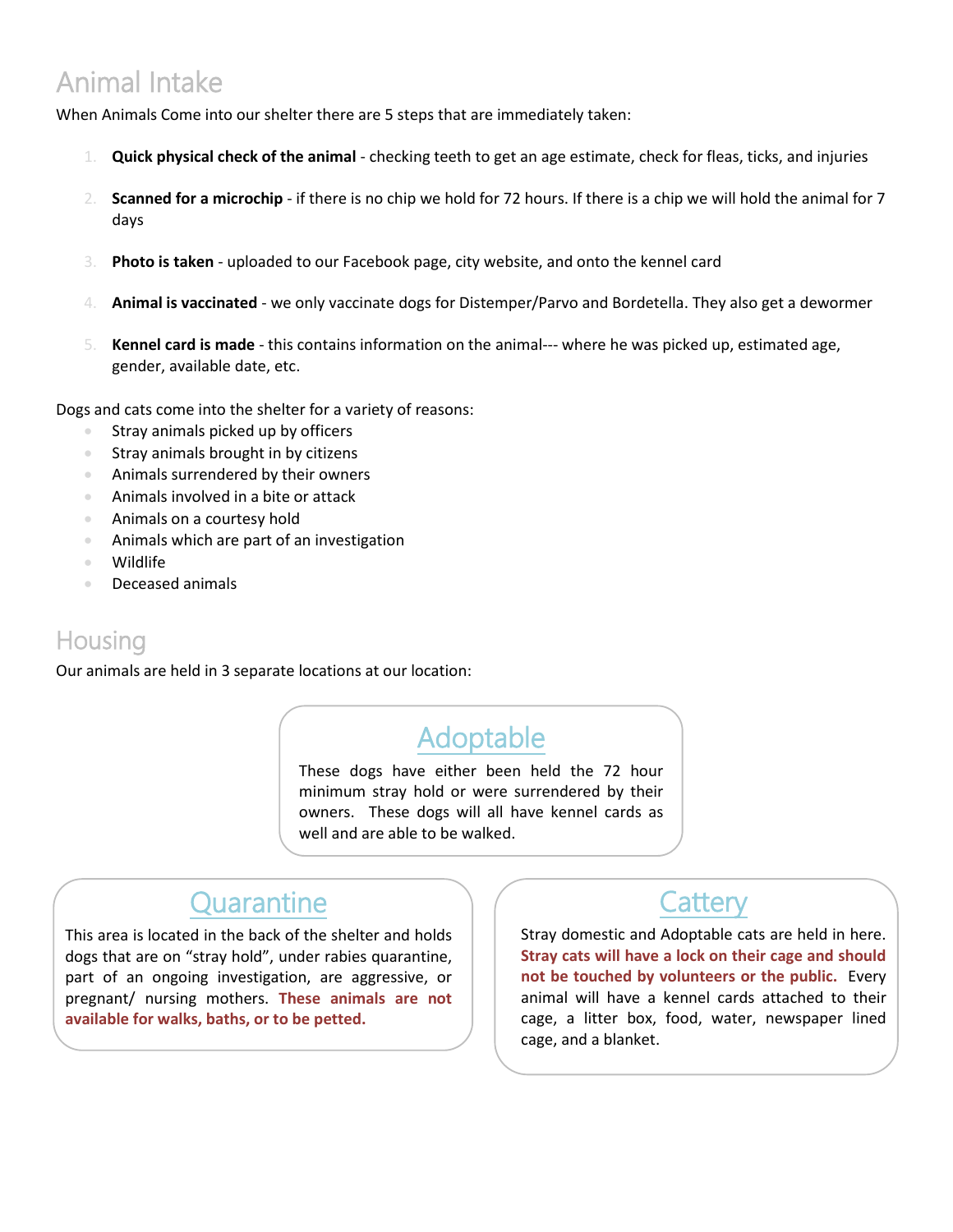# Volunteer Color Ladder



### **We want you to be the best volunteer and pet owner you can be!**

In order to help you become the best volunteer possible, we have a Color Ladder that we will begin using with all volunteers. Every color has a limited amount of duties that you are allowed to do. Once you have become proficient in every job under that color level you will be able to move to the next color! The best way to add colors quickly is to be consistent with volunteering, work closely with the staff so that you learn the best way to do things, and be sure to ask questions.



**First things First! Under the orange level, you will begin helping by preventing disease from being spread throughout the shelter. You will work very closely with the staff at this level.** 

Duties are to include:

- Scooping, rinsing, and disinfecting kennels (with the staff moving the animals for you)
- Feeding the dogs
- Doing Laundry
- Cleaning Cat cages
- Picking up Dog bowls
- Cleaning unassisted

#### **Fun things Next! At yellow level, you are now able to begin helping get animals into their Furever Homes!**

- Cleaning Dog Kennels
- Bathing Dogs
- Socializing cats
- Walking Dogs
	- o Temperament testing
	- o When walking dogs be sure to keep them away from each other.
	- $\circ$  Do Not allow dogs to interact in any way unless staff has confirmed that they are buddies
	- $\circ$  Always initial next to the correct cage number when taking a dog outside for a walk. Erase your initials when the dog is back in his cage and secured.
	- o Be sure to use our slip leads ONLY. The dogs are very capable of wiggling out of their collars and becoming strays again.
	- $\circ$  Make sure that you only walk dogs that you can control. Do not get a dog that is too large to handle.

### **At this level you have been with us long enough that we now know you are a super responsible individual!**

When we get invited to events, you can attend these and inform visitors about the shelter and our pets that are on site with you. We have a Volunteer Facebook page which you can now gain access to and post photos, videos, as well as respond to inquiries. At Saginaw Animal Services, you can assist with adoptions by answering the phones, assisting citizens, and showing adoptable animals to shelter visitors.

- Events
- Answer Phones
- "Shelter Showing"

#### **You made it! Now, you can begin doing everything there is to do as a volunteer!**

- Foster (take puppies and kittens home that need to be raised away from the shelter or animals in need of medical attention that the staff cannot give)
- Help with the front desk (doing intakes, creating kennel cards, updating pictures, doing reminder calls)
- Train other volunteers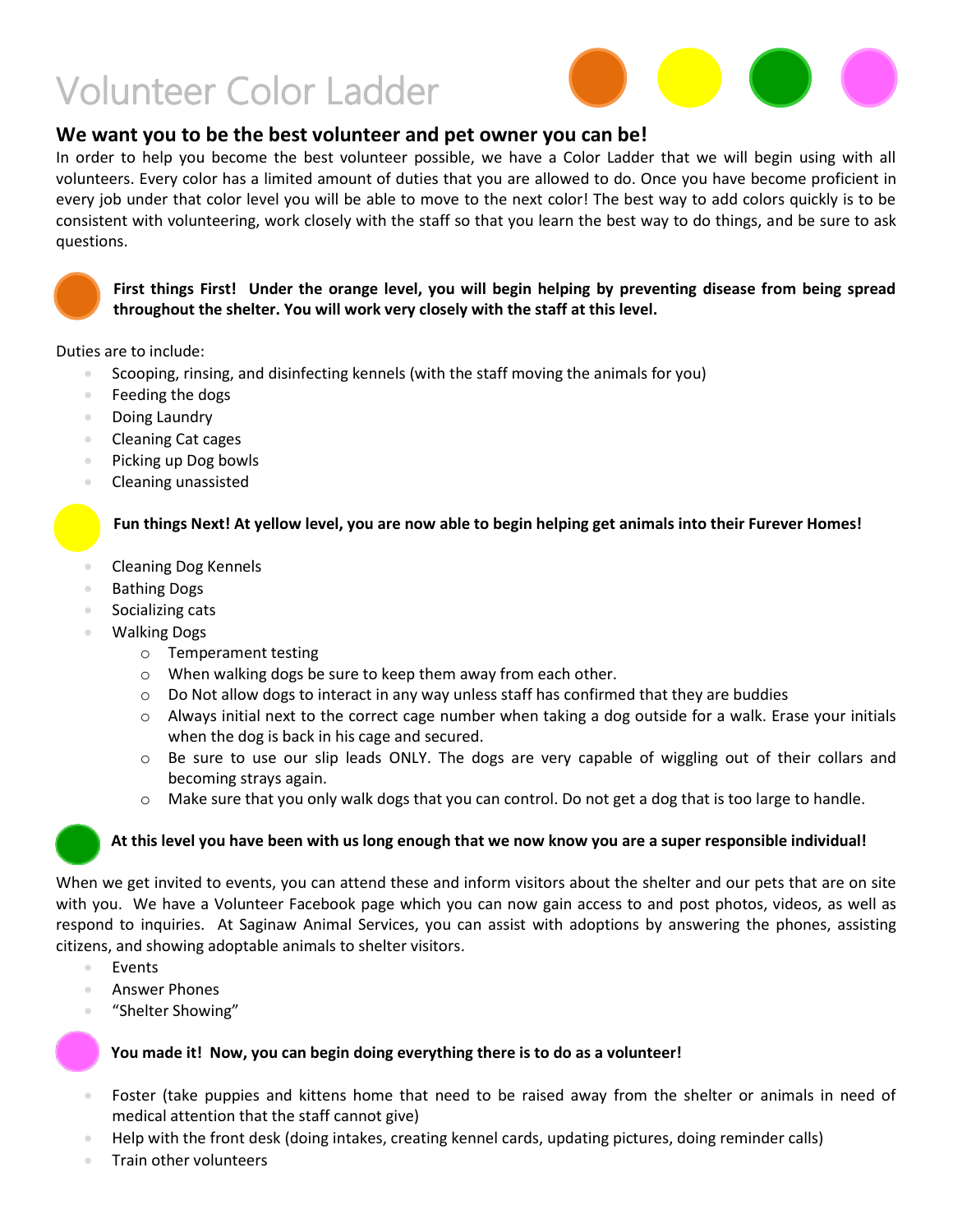# Basic Info

- We have a limited number of volunteer spaces available, and work to keep those spaces filled. So that we can educate you the best way possible, there are only 3 people per dot color allowed to volunteer at once. Volunteers must be at least 10 years old, and anyone under 17 years old must be accompanied by an adult.
- Volunteers are asked to strive for at least 8 hours per month for at least 6 months. If you go longer than 60 days without volunteering, we will ask that you re-apply for volunteer status and attend another orientation. If you are vacationing, or otherwise have a special circumstance, get with the Volunteer Coordinator.
- Call at least 48 hours prior to volunteering so that we can place you on the volunteer schedule. When you arrive at the shelter (in your volunteer shirt), please check-in with someone up front in order to sign-in as well as pick up your badge. You can do any duties that are included in your dot color. When you are done volunteering for the day; turn in your badge and sign out.
- Our volunteer hours are:
	- $\circ$  Monday Thursday from 7:30 a.m. 5:00 p.m.
	- $\degree$  Friday from 7:30 a.m.  $-11:00$  a.m.
	- Saturday from  $8:00$  a.m.  $-2:00$  p.m.

### *NOTE: Anyone seen sitting around and playing on their phones will be asked to leave.*

# Dress Code

You will be provided with a Volunteer T-Shirt that should be worn while volunteering. You must wear long pants (we suggest that you wear jeans) and non-slip rubber soled shoes are recommended if you will be working with the animals. You must wear close-toed shoes and clothes that fit appropriately. Keep in mind that you may get dirty, so dress for comfort and durability. If your dress attire is not within guidelines you will not be allowed to volunteer. This is for your safety.

# **Conduct**

As a volunteer you help represent the City of Saginaw Shelter when you are here, and it is important to remember that you are helping to create a positive image for animal welfare organizations everywhere. Remember, we rely on you to support our shelter at all times. When at our facility, you must always be polite, courteous, and helpful.

- **Do not yell or scream** when working around the dogs. This can cause them to panic and begin to make them very anxious.
- When in the yard, **do not run**. Some animals may not see this as playing and may see you as prey or an animal to herd. This could result in serious injury.
- **We will not tolerate any abuse** to the animals. This includes but is not limited to Kicking, pushing, hitting, and throwing. If this action is observed, you will be immediately removed from the volunteer program We maintain a workplace that is free from discrimination and harassment, as well as one that promotes teamwork and a positive atmosphere. Remember that your conduct should always be in line with those goals. Inappropriate conduct may result in revocation of volunteer status.
- At Saginaw Animal Services, we have **ZERO TOLERANCE** for harassment, disrespect, and bullying.
	- $\circ$  Although you may not agree with what other people do or say, always respect other people's opinions.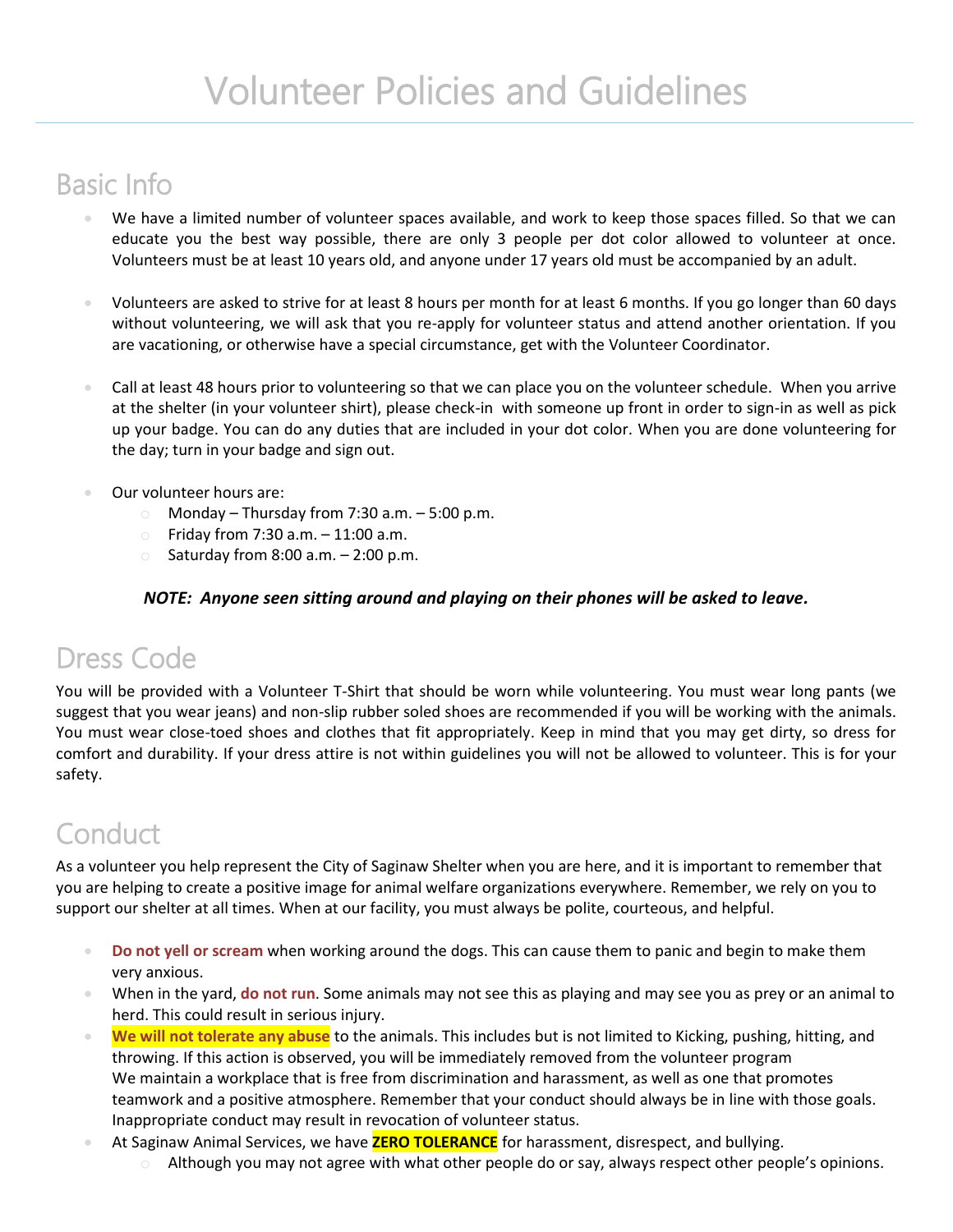$\circ$  When using the Social Media to comment on our shelter page, be respectful with your comments. Negative words about our staff or other organizations will result in immediate revocation of your volunteer status.

# **Confidentiality**

Some volunteers may choose to help with certain administrative tasks, should there be extra tasks available. Please remember: any information pertaining to Animal Shelter records which you may become privileged to (such as names, addresses, or phone numbers) as a result of your volunteer assistance is confidential and may not be shared with others. This also includes active cases such as neglect, dangerous animals etc. that our Officers are working on.

Safety

We strive to prevent injuries by ensuring that volunteers only work with friendly, adoptable animals. However, injuries can occur when working with any animal. We ask that you understand that risk, and complete a liability waiver before beginning to volunteer.

- When working at the shelter, remember that you will be around chemicals, animals and their body fluids.
- **Please do not wear shorts or capris**. Animals can jump up and scratch you. This will also create a barrier between you and parasites such as fleas and ticks.
- **Closed toe shoes** will allow you to be able to move freely about the shelter as well as protect you from injury.

Watch for signs from animals that may not want to be touched or played with. Touching a pet that does not want to be in contact with you could result in serious injury. Keep in mind that scared animals will definitely bite just as quickly as aggressive ones.

If an injury occurs, it MUST be reported to a staff member immediately. Any time a dog or cat bites or scratches and breaks the skin, the law (Texas Health and Safety) requires that the animal be quarantined for ten days to ensure that it is healthy and posed no rabies threat to the victim.

### **If you are bitten or scratched:**

- o **Alert a staff member IMMEDIATELY**.
- o **Wash the site with soap and water.**
- o **Apply an ointment and Band-Aid.**
- o **Consult your physician and get a tetanus shot if necessary.**

# Safety Tips

- Always make sure you have control of the animal that you are choosing to work with. Do not allow your animal to approach or be approached by any other animal, unless you have spoken with a staff member and verified that the animals get along.
- Never drag or shove a dog or cat. A frightened dog can and may bite. If you need help getting a dog or cat in or out of a kennel, always ask for help.
- Always make sure to latch all kennel doors securely, so that no animal escapes the cage or kennel unexpectedly. If you notice any broken equipment or latches, please tell a staff member!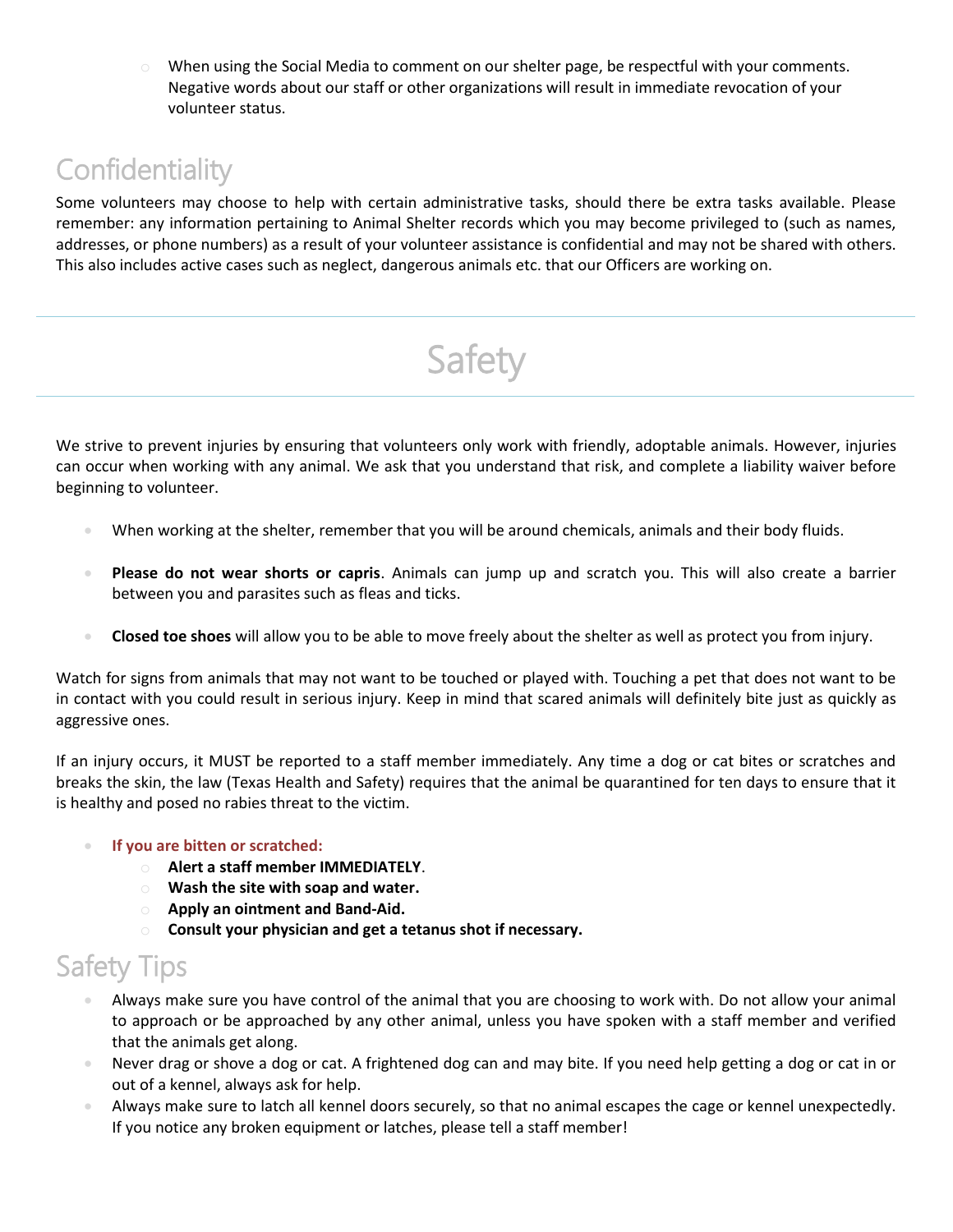Watch animals closely; they use body language to communicate with people. A fearful dog or cat will display several signs to try to let you know that they are uncomfortable, and you should always respect their space. Sometimes, an otherwise friendly dog or cat may become afraid for seemingly unexplained reasons. It could have to do with other animals, or even something as simple as a hat.

# Disease and Prevention

In a shelter environment, new dogs and new cats come in and may bring new diseases with them, or an animal that is already here may get sick. Kennels are stressful on animals, which lowers their natural immunities.

When you have your tour of the facility, a staff member will outline how to keep from spreading diseases and what to watch for. Do not ever be afraid to ask a question if you see something you're unsure of. Please ask questions!

Sometimes, new animals may come in with a disease that is not immediately obvious. This is a big part of why nonadoptable animals are off limits to volunteers until they've passed their stray hold. If you help to clean kennels, you may come into close contact with a new animal. If you see any of the following symptoms in any of our animals, notify a staff member immediately.

- o Diarrhea
- o Vomiting
- o Ocular (eye) discharge
- o Nasal discharge
- o Sneezing or coughing
- o Lethargy (loss of energy)
- o Dehydration
- o Abnormal movement or muscle control
- o Excessive salivation
- o Blood, or any injury

**Remember, the biggest transmitter of diseases in the shelter is people. Always wash your hands and/or use sanitizer on your hands in between handling each animal. If an animal is sneezing, coughing, vomiting, or has diarrhea, never touch that animal. Let a staff member know immediately!**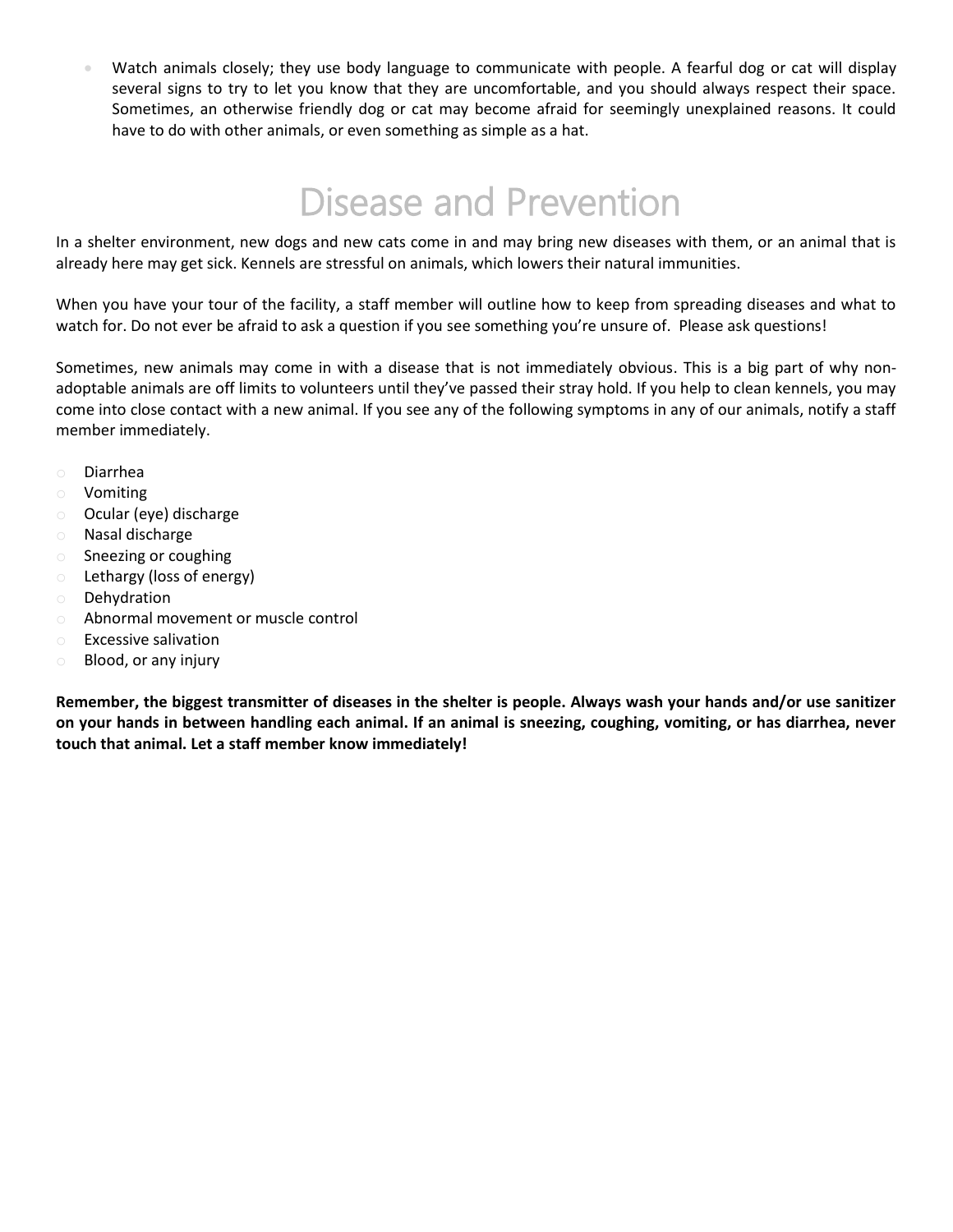# Volunteer Guide

# Cleaning Kennels in the Morning

Cleaning kennels can be dirty business! The number of people who can reasonably help with cleaning cat and dog kennels is limited, and this task requires on-the-job training. For that reason, please get with a staff member after this program (or in the future) if you're interested in kennel cleaning. Most often, this type of volunteer work is reserved for community service hours and work programs.

# Walking Dogs

Volunteers are able to take dogs out for walks down Brenda Lane. This is a higher responsibility task, as a loose dog could be a danger to themselves and other dogs. Dog walkers must adhere to the following guidelines:

- Please be in full control of your dog at all times. If the dog is too big or rough, know your limits and choose a smaller or gentler dog.
- Use a harness or a slip leash while walking dogs. A harness provides full body support for the dog, and a slip leash ensures that the dog won't slip out of a loose collar.
- Use our "Say Please" guidelines to help teach good manners in dogs that you walk. Do your best to avoid allowing a dog to "walk you"- this behavior is negative, and may make adoptions more difficult.
- Do not allow your dog to socialize with other dogs while walking unless a staff member has confirmed that you can do so. Not all of our dogs get along with others! Dog body language can be subtle, and fights can happen suddenly, so it's important to not try to introduce two dogs without a staff member. Be respectful of other dog walkers and keep your distance.
- **Watch for traffic! Brenda Ln is the main road to the shelter and public works building.**
- Pick up doggy messes! Bring a doggy bag or be prepared to go back with a poop scoop to clean up after any dog that you walk. This helps to minimize the potential for diseases to be spread, and helps to keep our property clean for other volunteers and visitors!
- Secure your dog back in his/her kennel when you've finished your walk, and be careful to check that both kennel doors are latched.
- If you are using a shelter leash, please put them back where they belong for the next person. If the leash is very dirty, add it to the laundry for a wash.

# Socializing Dogs

Volunteers may take dogs out into our play yards for some one-on-one time. Fetch, Frisbee, whatever you'd like! The following rules apply for Socializing Dogs:

- Know your limits! If you are not comfortable with larger or rougher dogs, or if you have young children, choose smaller and gentler dogs to pull into the play yards. Remember, bites and scratches can be accidental, but still require quarantine time. Our goal is to avoid that scenario!
- If you notice any sniffling or runny mess in the cage, leave the dog in its kennel and get a staff member!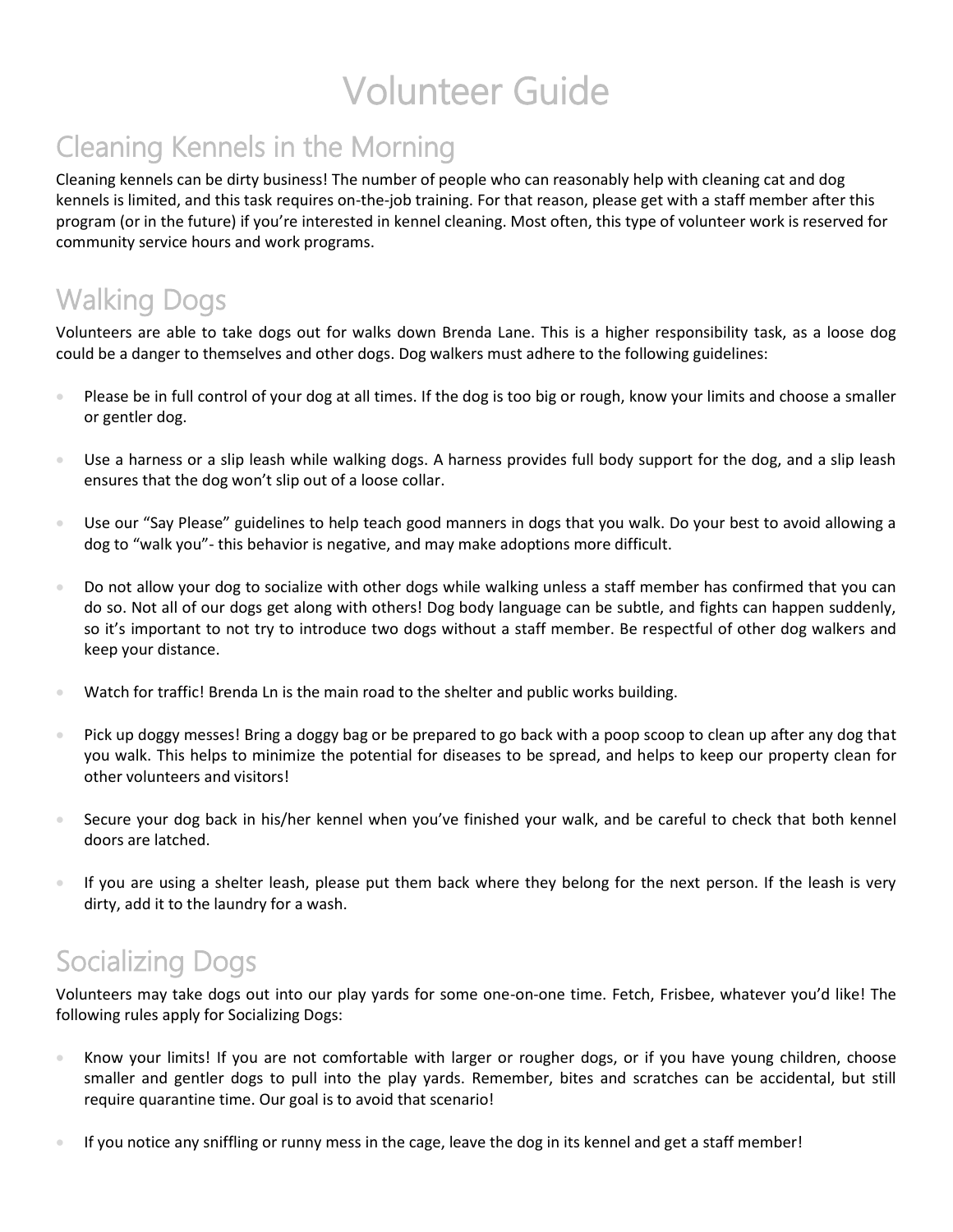- Check the dog's kennel card for any notes such as "Jumps the Fence". Do not leave escape artists unattended in the yard for any length of time!
- Use a slip leash to move the dogs back and forth from the play yard to the kennel. A dog should never be off leash outside of a kennel or the yard!
- Do not allow two dogs out in the same play pen at one time, unless the dogs were already in a kennel together or you have permission from a staff member.
- Pick up doggy messes in between each dog! Once you've put one dog away, grab a poop scoop and clean up the yard before allowing any other dogs out or signing out. This prevents potential disease spread, and keeps our yards clean for other visitors and volunteers.
- If you notice trash or bits of toy fluff in the yard, please pick it up!
- Don't allow a visitor into the yard with you unless you have permission from a staff member. If someone would like to visit with an available dog, grab a staff member to help out.
- Make sure that there is clean water available in the yards.

# Socializing Cats

Our cats crave attention too! For those looking for a more calm and gentle socialization opportunity, cats may be the way to go. Available cats can be allowed out in the cattery to play and get some attention. The following guidelines apply:

- Make sure your cat is available for adoption indicated on kennel card.
- Do not allow more than one cat out at a time, unless they are already together in the same kennel.
- Make sure all doors to the cattery are firmly closed, and be prepared for visitors to enter the cattery any time.
- **Remember that some cats do not like other cats, and may hiss upon seeing another cat. Be cautious handling these** fussy fur-balls. If you are uncomfortable, don't risk it!
- **There are brushes and other grooming items available in the Poodle Parlor. Please feel welcome to use these items!**
- Do not leave cats loose and unattended for any length of time in the cattery.
- When putting your cat back in its kennel, ensure that the kennel doors are firmly shut.

### Fosters

Foster parents provide temporary homes for animals that are too young to adopt out. These may be a momma dog or cat with a new litter, or orphaned puppies or kittens needing to be bottle fed. The following guidelines must be met to be approved for foster:

- Foster parents must be residents of the City of Saginaw, and in current compliance with their own pets. This means that their current pets must be vaccinated against rabies, and registered with the city.
- Foster parents must not exceed the animal limit by accepting the foster pet. This means that at no time can a foster home have more than 5 total adult animals (either 3 adult dogs and 2 adult cats, or 2 adult dogs and 3 adult cats).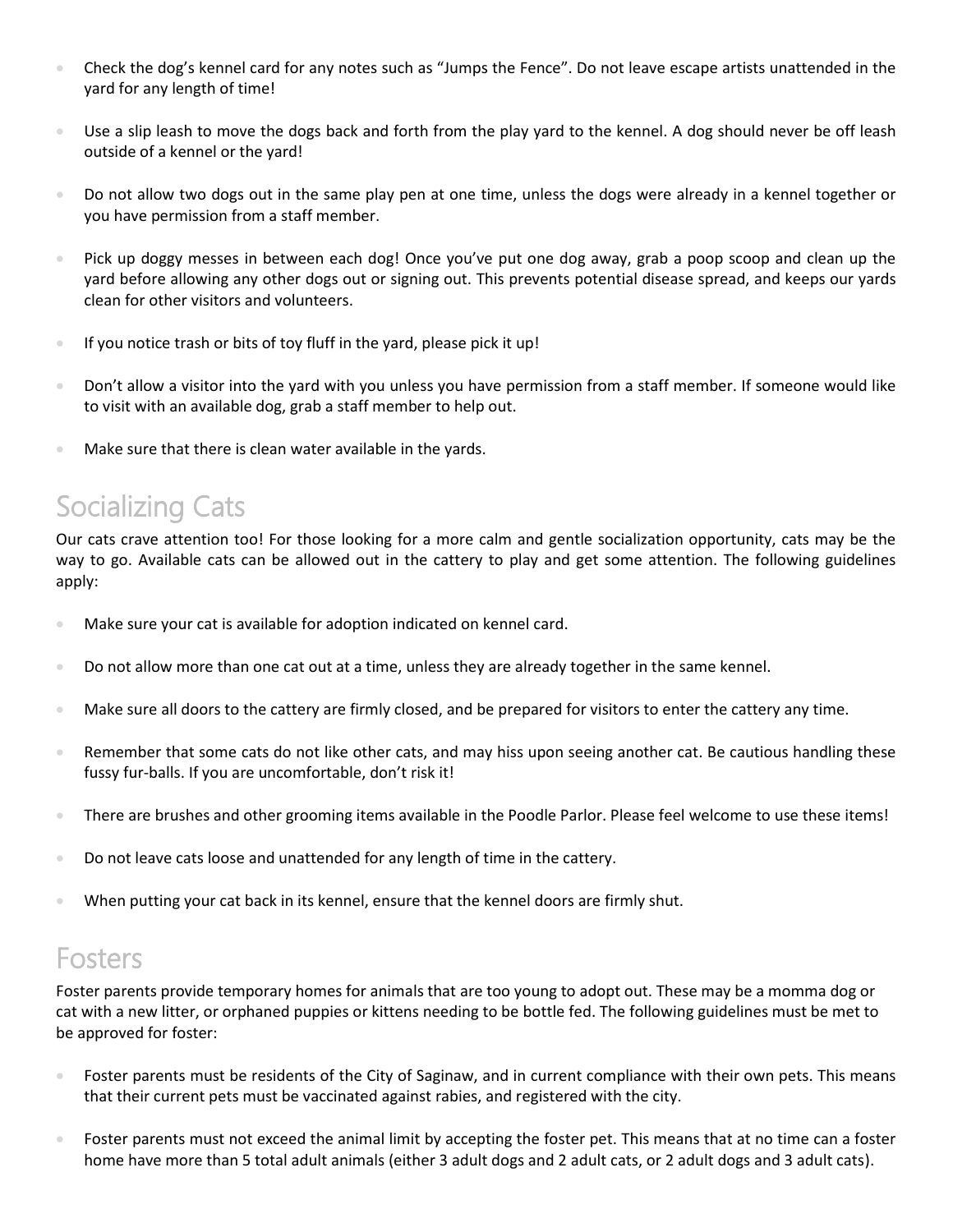Foster parents wishing to bottle feed must either have bottle feeding experience, or must go over bottle feeding instruction and guidelines with a staff member. If at any point the animal does not seem to be doing well, the shelter should be immediately contacted! Bottle feeding requires commitment, and is not for everyone.

# How Adoptions Work

- Saginaw Animal Services strives to place all adoptable animals into long term, permanent homes. Healthy, friendly dogs and cats are placed for adoption once they have completed all holds.
- The adoption fee at our shelter is \$30.00 or \$20.00 if the animal was previously microchipped. After adoption, all dogs and cats get a microchip before they leave our shelter. Adopters are required to spay or neuter their new pet 30 days after adoption, and to have their new pet vaccinated against rabies 5 business days after adoption.
- We also require certain breeds to be sterilized and rabies vaccinated before the adopter can take the animal home. Breed that apply are Bully Breeds, Rottweilers, German Shepherds, Huskies, Dobermans, etc. This list could change under shelter staff's discretions. If a citizen adopts any of these breeds the fee is \$100.00, which covers sterilization, rabies vaccination, and adoption fee. The veterinary appointment will then be scheduled through TCAP and the adopter can either pick up their new pet from TCAP or our facility.
- In general, if a citizen approaches you with questions about an animal, you should redirect them to a staff member. This way we can make sure that their questions are fully answered with all of the most current information we have on the animal.
- Please do not pull an animal out to visit with a citizen. Unless you have been given express permission to do so, a staff member should be involved in citizen-to-animal meet and greets. You may be able to assist in the meet and greet, so please don't feel shy to ask a staff member if you can help out.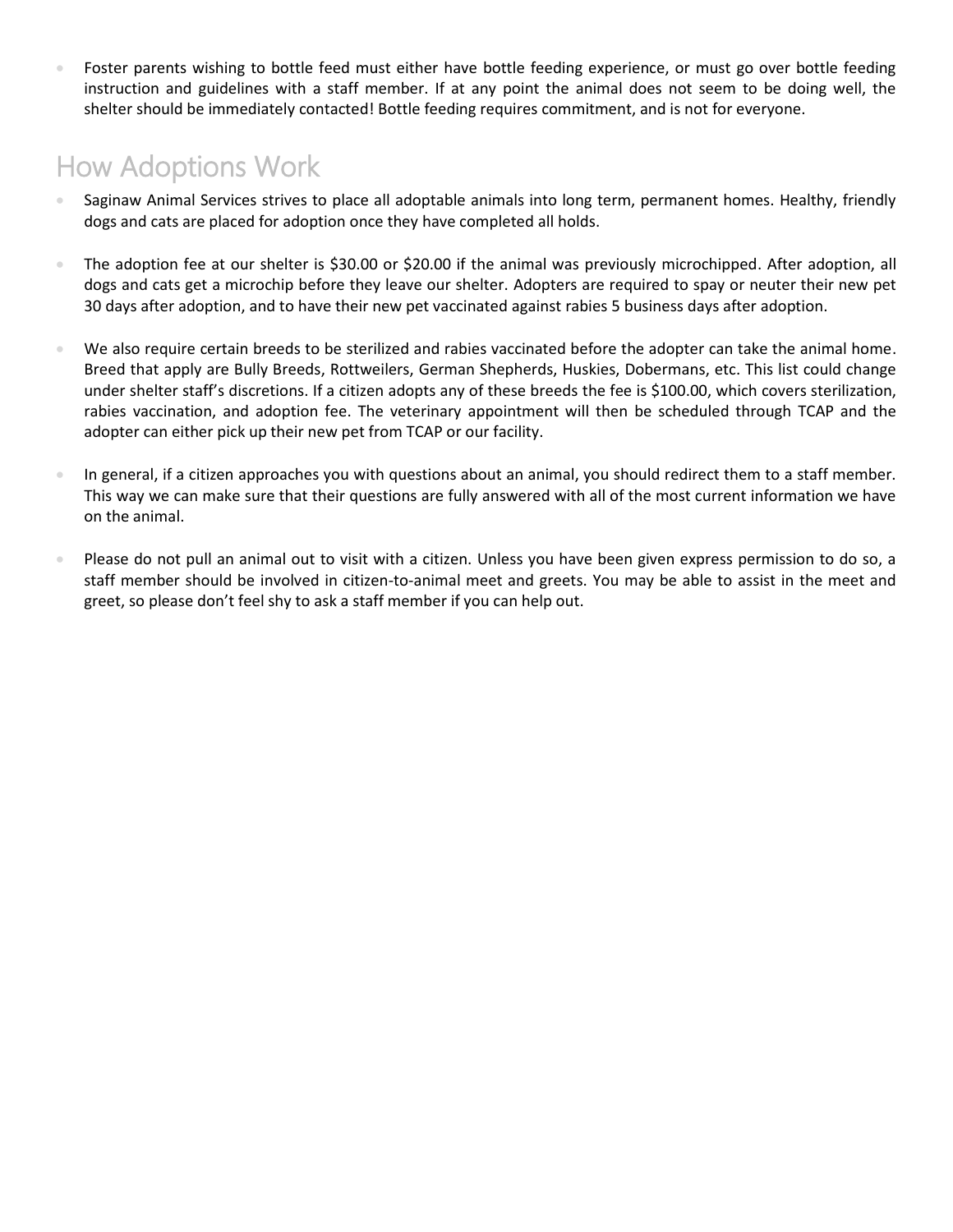

# City of Saginaw Animal Shelter Volunteer Code of Conduct

### **Volunteers are a vital part of shelters everywhere. We are excited that you chose to dedicate your time and skills to the animals in our facility!**

As a volunteer for the City of Saginaw Animal Shelter, your conduct and interaction with staff, other volunteers, and the public is expected to be professional and courteous at all times. By volunteering, you are making a commitment to our organization and the animals in our care.

**As a Saginaw Animal Shelter Volunteer, I pledge to create an environment that promotes word-of-mouth recommendations, and inspires people to support our shelter. I understand that I will be expected to act in accordance with these codes of conduct to maintain a positive environment for everyone involved. I will:**

### Be Respectful

- o Respect others' thoughts and feelings, even though I may not agree with them.
- $\circ$  Show courtesy, sensitivity, consideration, and compassion for people and animals.
- o Recognize the authority of staff members in order to ensure safety.
- o Recognize that speaking ill of any shelter or rescue organization, including speculation about their policies and practices, has negative impacts on the animals in their care and cannot be condoned.

### Be Safe

- o Make safety a top priority.
- o Follow the policies and procedures. Be prepared for and willing to learn new policies as they are adopted to better meet shelter and animal needs.
- o Use equipment and supplies as they are intended.
- o Promptly report any injury to staff: all bites and scratches should be reported to staff even if the skin is not broken.

### Ensure Quality Performance

- Perform all tasks to the best of my ability and clean up after myself.
- o Ask for help when needed.
- o Recognize that training is essential to maintain safe shelter practices.
- o Adhere to policies, procedures, and staff requests.

### Have Self-Discipline

- o Recognize my limitations, and those of others.
- o Set boundaries for myself: know when an animal or activity may be more than I am ready to handle. This is for the safety of myself, the animals, and other people.

### Communicate Effectively

- o Use tact and sensitivity when addressing concerns.
- o Listen carefully when being asked for help or given instruction.
- o Learn and use objective terms to describe observations about the animals.

### Promote Human and Animal Welfare

- $\circ$  Understand and value my role in the organization's mission, and the roles of others.
- $\circ$  Promote a positive, friendly environment at the shelter and at off-site events.
- o Show respect and compassion for all people and animals.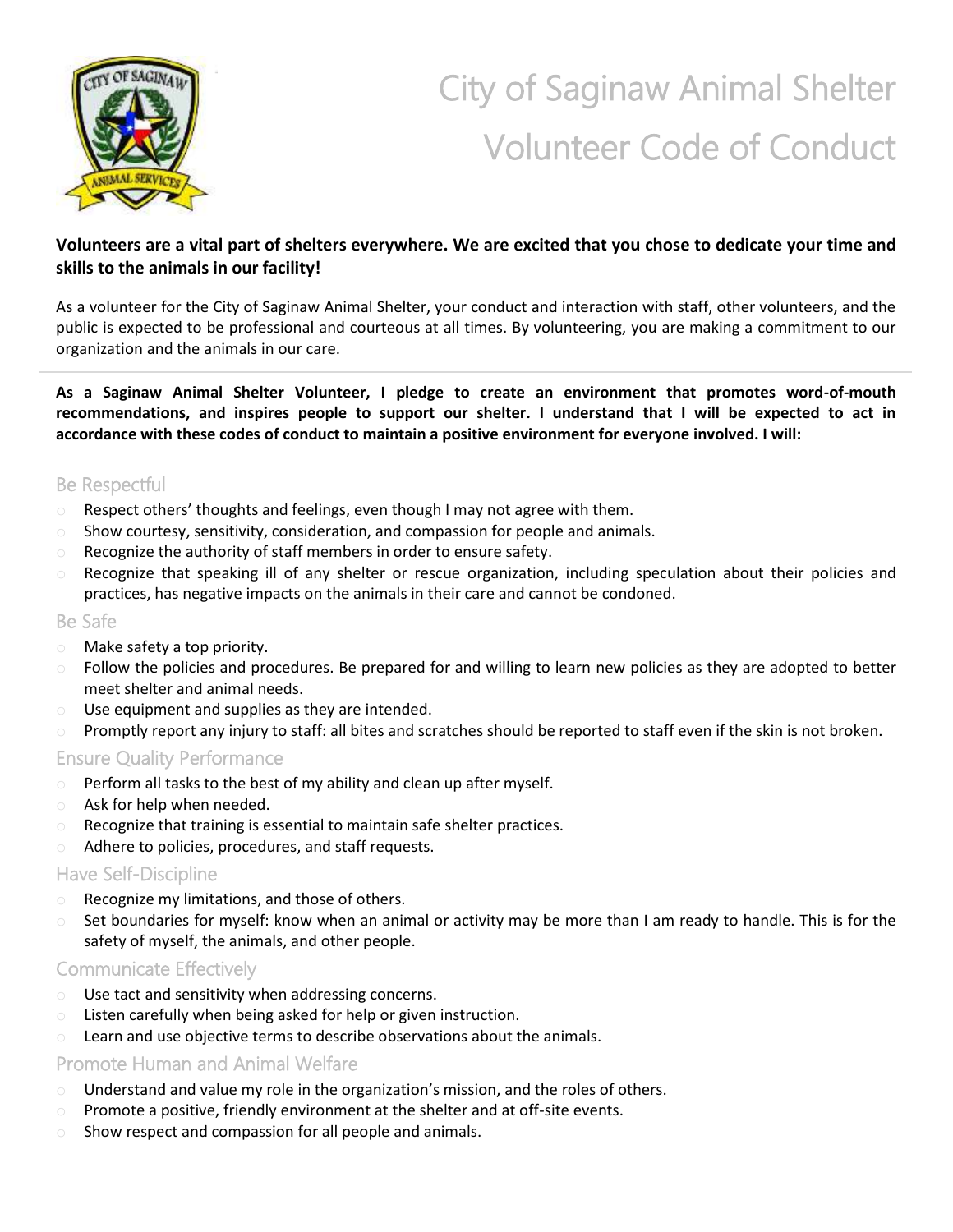# From the staff:

It is our pledge to you, our volunteers, that we will make the shelter a safe, comfortable, and friendly place to work. In order to uphold that pledge, we have a zero-tolerance policy for bullying in the workplace. Volunteers are asked to come to the staff if they feel this policy is being violated in any way.

# A short word about Euthanasia...

Our shelter does deal with euthanasia. Our volunteers are not expected or allowed to be involved in euthanasia at any level. We understand that volunteers may have questions, but any decisions made are done by licensed staff. If you do have a question, please get with a staff member privately.

Please remember to be courteous and respectful in your inquiries. Lack of tact regarding this issue will not be tolerated.

**I have received, read, understand, and agree to abide by this Code of Conduct. I understand that failure to comply with any of the above may result in revocation of my volunteer status.**

Name (please print) Date and the set of the set of the set of the set of the set of the set of the set of the set of the set of the set of the set of the set of the set of the set of the set of the set of the set of the se

Signature